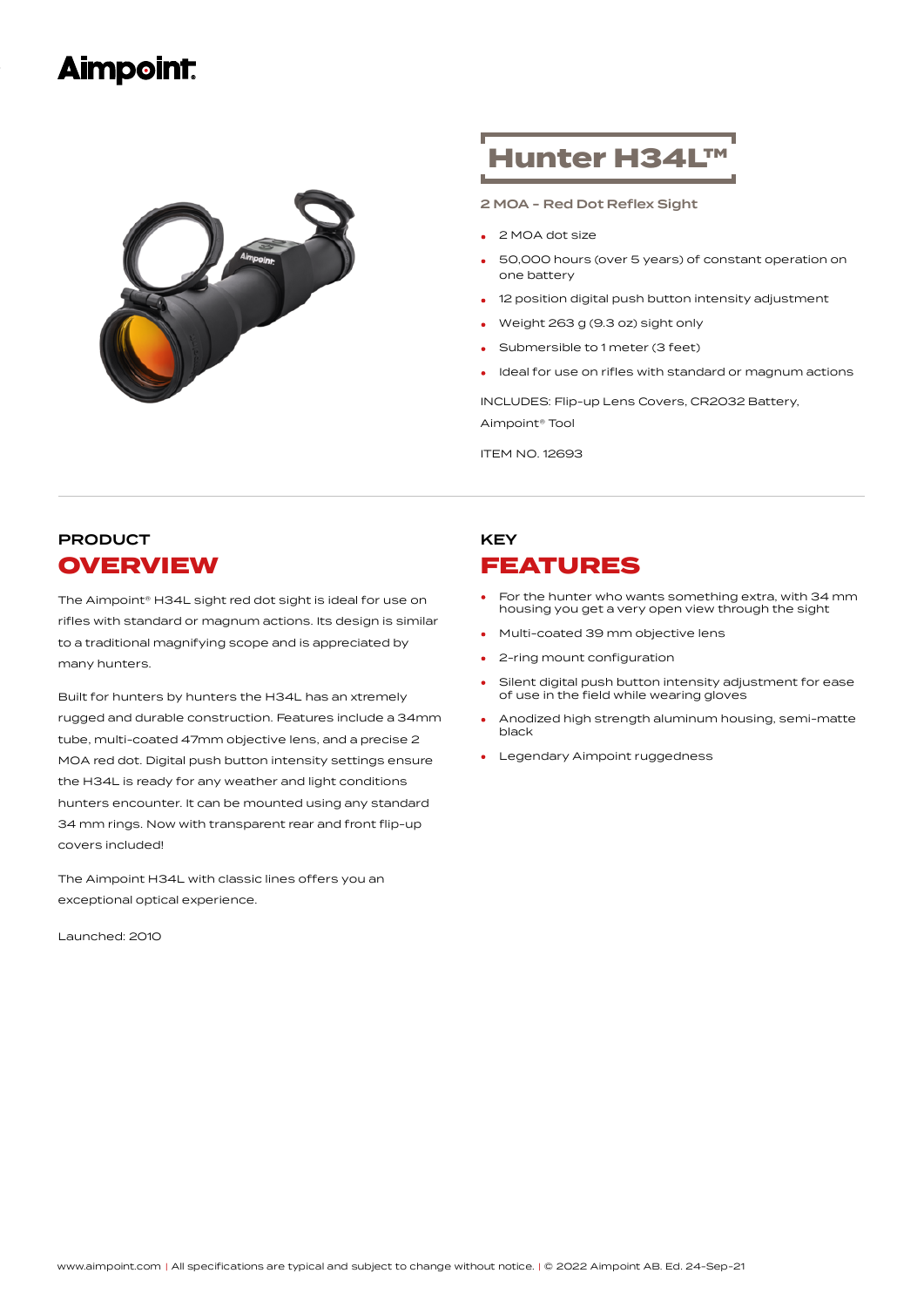# **Aimpoint:**

#### **TECHNICAL** SPECIFICATIONS

## **Dot Size** 2 MOA **Dot Size 2 MOA** Magnification 1X - No Magnification 1X - No Magnification Night Vision Device (NVD) Compatible No Transmission Average 60% in the range 420 - 700 nm Eye Relief Unlimited Diode LED (Light Emitting Diode) totally eye safe Dot Color Red **Light Source Wavelength** 650 nm red light Optical Coating Anti-reflex coating all surfaces and multilayer coating objective lens Clear Aperature 29 mm / 1.1 in Parallax Parallax free - No centering required OPTICAL SPECIFICATIONS Battery Life 50,000 h at daylight setting 7 (15,000 Lux, room temperature) Battery Type CR2032, 3V, Lithium Battery Quantity 1 and Battery Size CR2032 **Power Switch Push Buttons Community Community Community Power Switch Push Buttons 12** POWER SOURCE SPECIFICATIONS  $Size L x W x H 240 x 60 x 60 mm$  Size L x W x H  $9.4 x 2.4 x 2.4$  in Weight 280 g Weight 9.9 oz Size L x W x H - Sight Only  $229 \times 54 \times 54$  mm Size L x W x H - Sight Only  $9.0 \times 2.1 \times 2.1$  in Weight - Sight Only 263 g Network Channel Channel Meight - Sight Only 9.3 oz Material Housing and Tube High Strength Aluminum Surface Finish Housing Anodized, Semi-Matte Color Housing Black **Tube Diameter** 34 mm / 1.3 in Lens Covers Flip-up Lens Covers, Transparent Material Lens Covers Thermoplastic Elastomer (TPE) Adjustment 1 Click = 20 mm at 100 m / 0.7 in at 100 yds PHYSICAL SPECIFICATIONS **Mounting Solution** Not Included **Max Ring Width 40 mm / 1.6 in** MOUNTING SPECIFICATIONS

Max Distance Between Rings 137 mm / 5.4 in

#### TECHNOLOGY SPECIFICATIONS

Operating Principle Reflex collimator sight - red dot sight